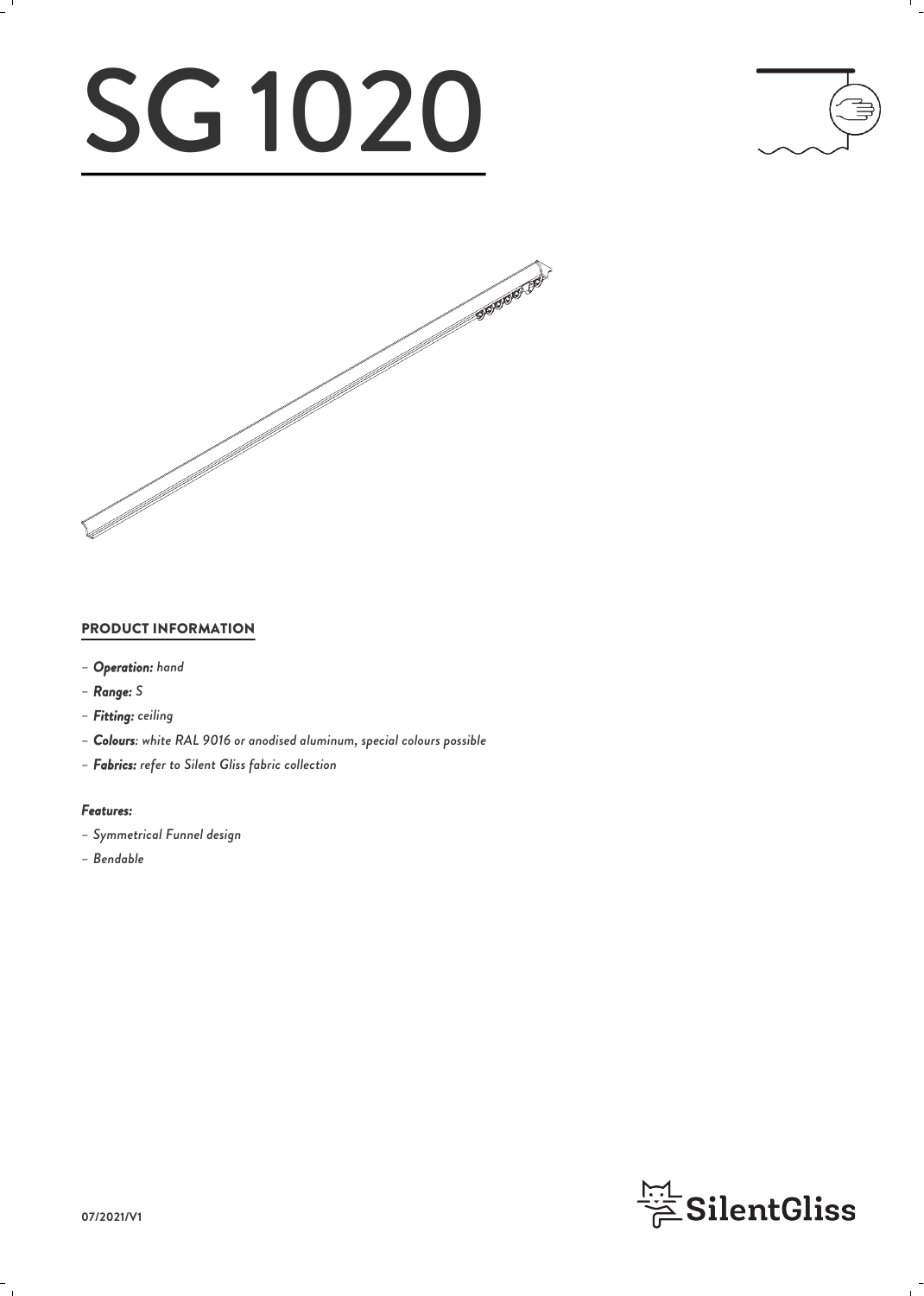# SYSTEM SPECIFICATIONS



- *A: System width*
- *B: System height*
- *C: Distance between floor and fabric*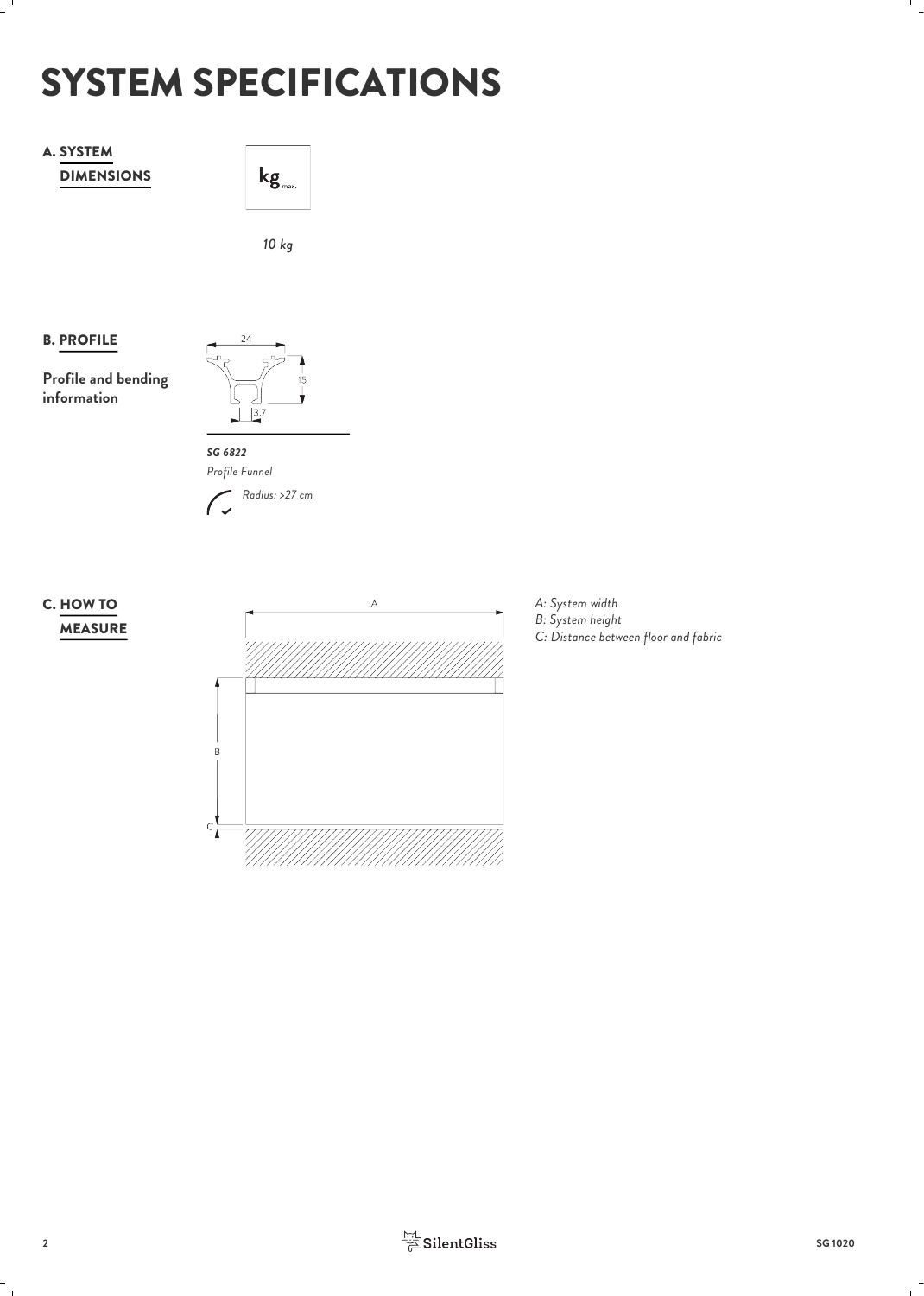*EN Silent Gliss SG 1020 Hand Drawn Curtain Track System. Comprises aluminium profile SG 6822 supplied made to measure in silver anodised or white powder coated, alternatively a specified RAL colour. SG 3533 at 14/m and 2 end covers SG 6824 /* TEXT *end stops SG 3070 per length. Top fixed with bracket SG 11236 at max. 500 mm centres.*

## *SV*

*Silent Gliss SG 1020 handdragssystem. Består av aluminiumprofil SG 6822 i specificerad längd i vitlack, alu natur eller angiven RAL färg. 14 st SG 3533 glid per meter, 2 st SG 6824 ändskydd samt 2 st SG 3070 vridstopp per system. Takmonteras med fäste SG 11236 c/c 500 mm.*

#### *NO*

*Silent Gliss SG 1020 manuell gardinskinne. Består av aluminiumprofil SG 6822 i spesifisert lengde, standard i hvitlakkert eller alu natur. Kan også leveres i spesifisert RAL farge. 14 stk SG 3533 glidere pr meter, 2 stk SG 6824 endestykker samt 2 stk SG 3070 vristopp pr system. Takmonteres med feste SG 11236 c/c 500 mm.*

#### *DA*

*Silent Gliss SG 1020 håndtrukket gardinskinnesystem. Består af en aluminiumprofil SG 6822 i ønsket længde, sølvanodiseret eller hvid pulverlakering, alternativt en specificeret RAL-farve. 14 stk. SG 3533 glidere pr. m og 2 stk. SG 6824 endelåg samt 2 stk. SG 3070 endestop pr. længde. Loftmonteres med beslag SG 11236 med højst 500 mm afstand.*

# FITTING

### INFORMATION **A. FITTING**

*For detailed fitting information, visit the Silent Gliss* FITTING *website.*

**Fixing points**

| max. 500 |       | max. 500 |  |
|----------|-------|----------|--|
|          | ► • ⊲ |          |  |
|          |       |          |  |
|          |       |          |  |
|          |       |          |  |
|          |       |          |  |



*For fitting / removing of the funnel profile.*

#### B. CEILING FITTING

**Clip SG 11236**

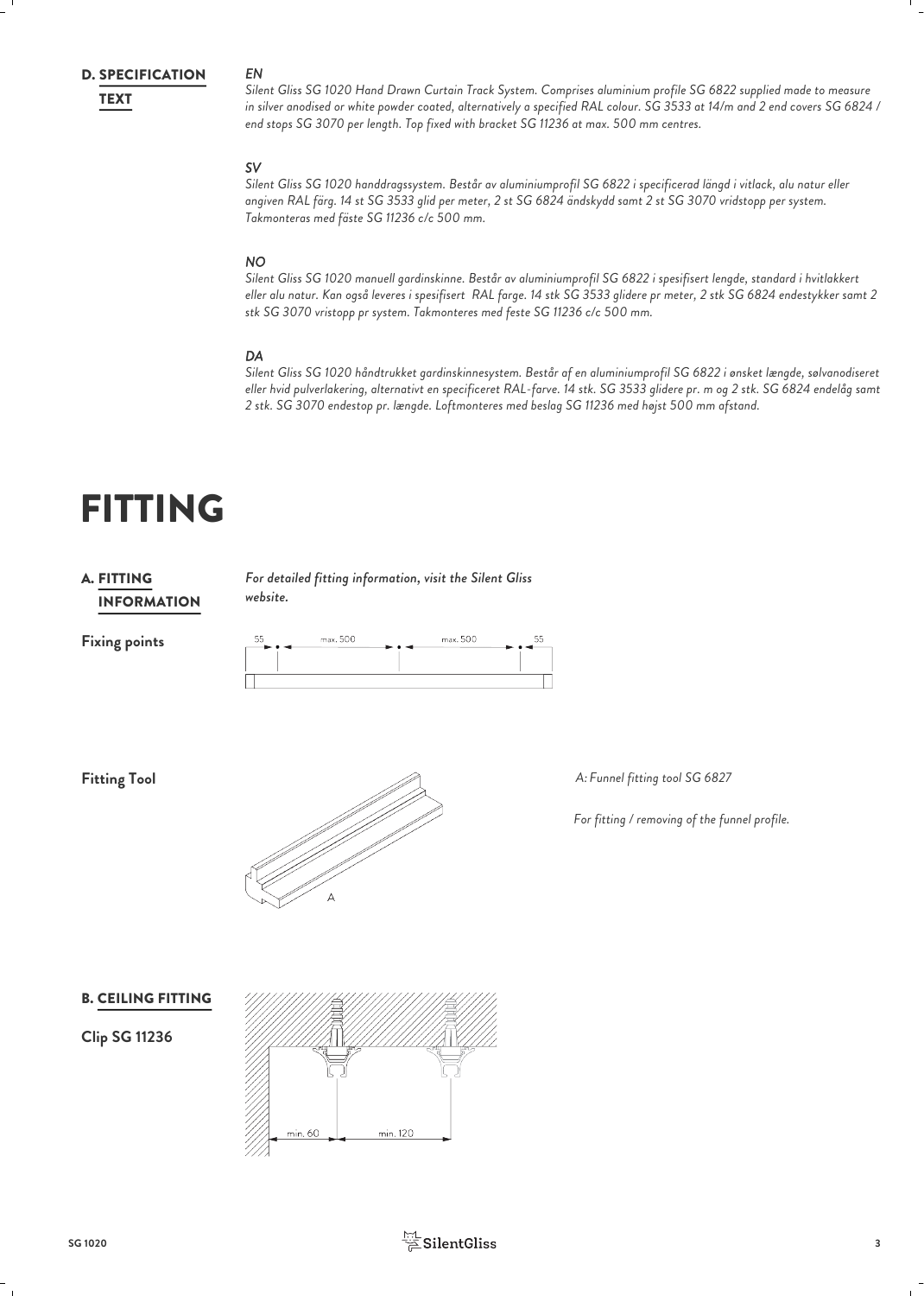

*Clip*

# GENERAL NOTES

#### *Dimensions*

- *– Measurements are in mm except where indicated.*
- *– Max. kg relates to fabric incl. accessories.*
- *– Stack size depends on curtain make-up and fabric thickness.*
- *– Distance between gliders max. 80 mm / distance between rollers max. 100 mm.*
- *– Recommended distance floor / fabric: 20 mm.*
- *– In order to determine system height (B), the smallest room height must be taken into account.*

#### *Fitting*

- *– Installation by qualified fitter only.*
- *– Number of brackets and fitting positions / fixing points vary depending on fitting surface, system weight, fabric make-up, screw / fixing type and obstacles.*
- *– Qualified fitter must use appropriate screws / fixings for each situation.*
- *– Profile lip if applicable to be installed to room side.*

#### *Child Safety*

- *– All relevant Silent Gliss systems correspond to child safety EN 13120.*
- *– All parties involved must comply with EN 13120.*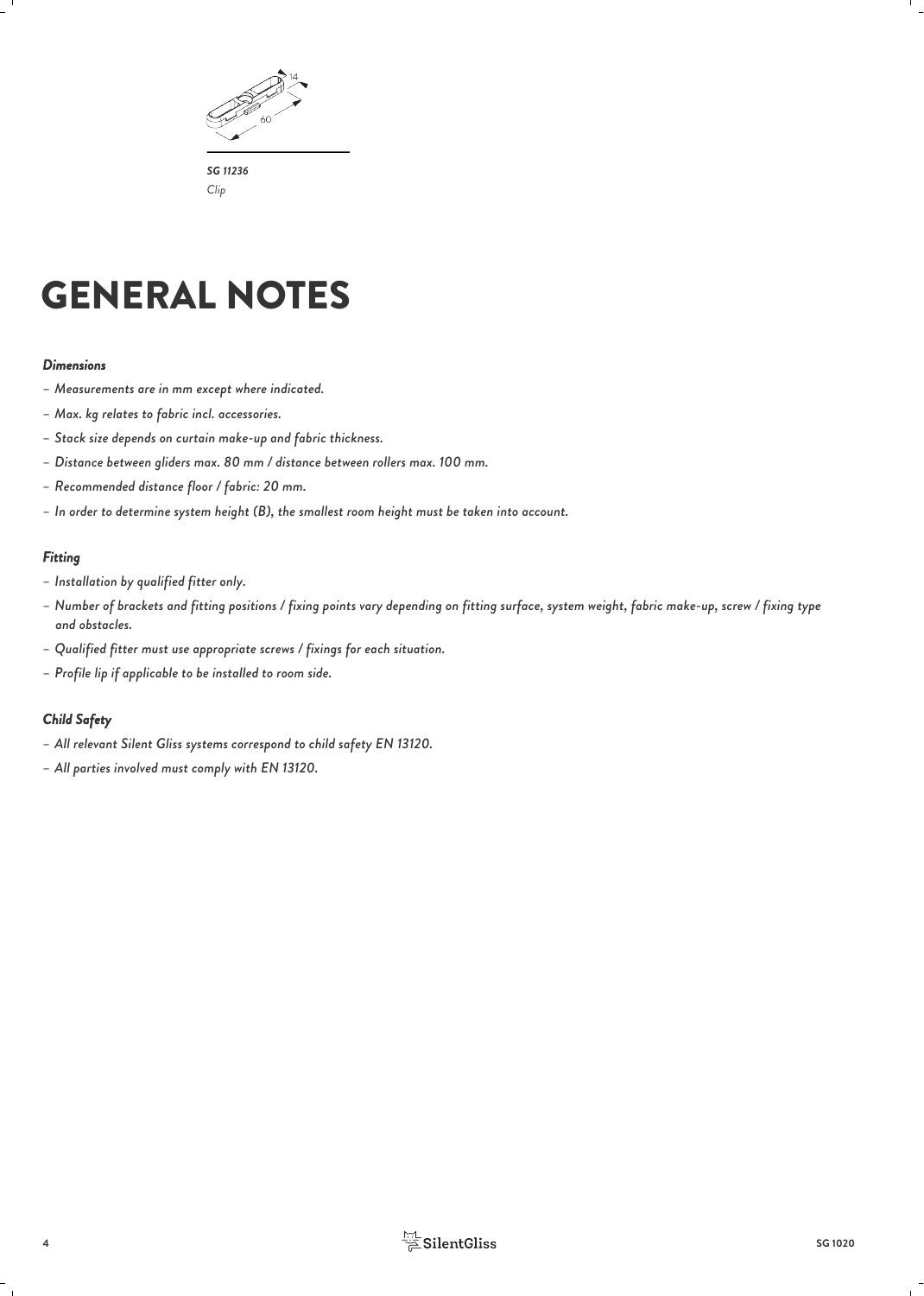# PARTS

### A. STANDARD PARTS



### *SG 3070 End stop*

*SG 3085 Spring stop*



*SG 3533 Glider*

*SG 3599 Hook*



*SG 6822 Profile Funnel*



*SG 6824 End cover*



*Clip*



*SG 11236*



## B. OPTIONAL PARTS

*SG 3012 Hook*

*SG 3016 End stop*

*SG 3062 Connection bridge*

*SG 3071 End stop*

*SG 3511 Glider*





























*SG 3537 Glider*





*Click glider with hook*



# *SG 3570*



## *SG 10430*

*Draw rod 50 cm*

#### *SG 10431*

*Draw rod 75 cm*

## *SG 10432*

*Draw rod 100 cm*

## *SG 10433*

*Draw rod 125 cm*



### *SG 10434*

*Draw rod 150 cm*



#### *SG 11335*

*End stop*

SG 1020 **SG 1020 5** 



*SG 3534 Glider 3533 on strip*

*SG 3535*

*Glider*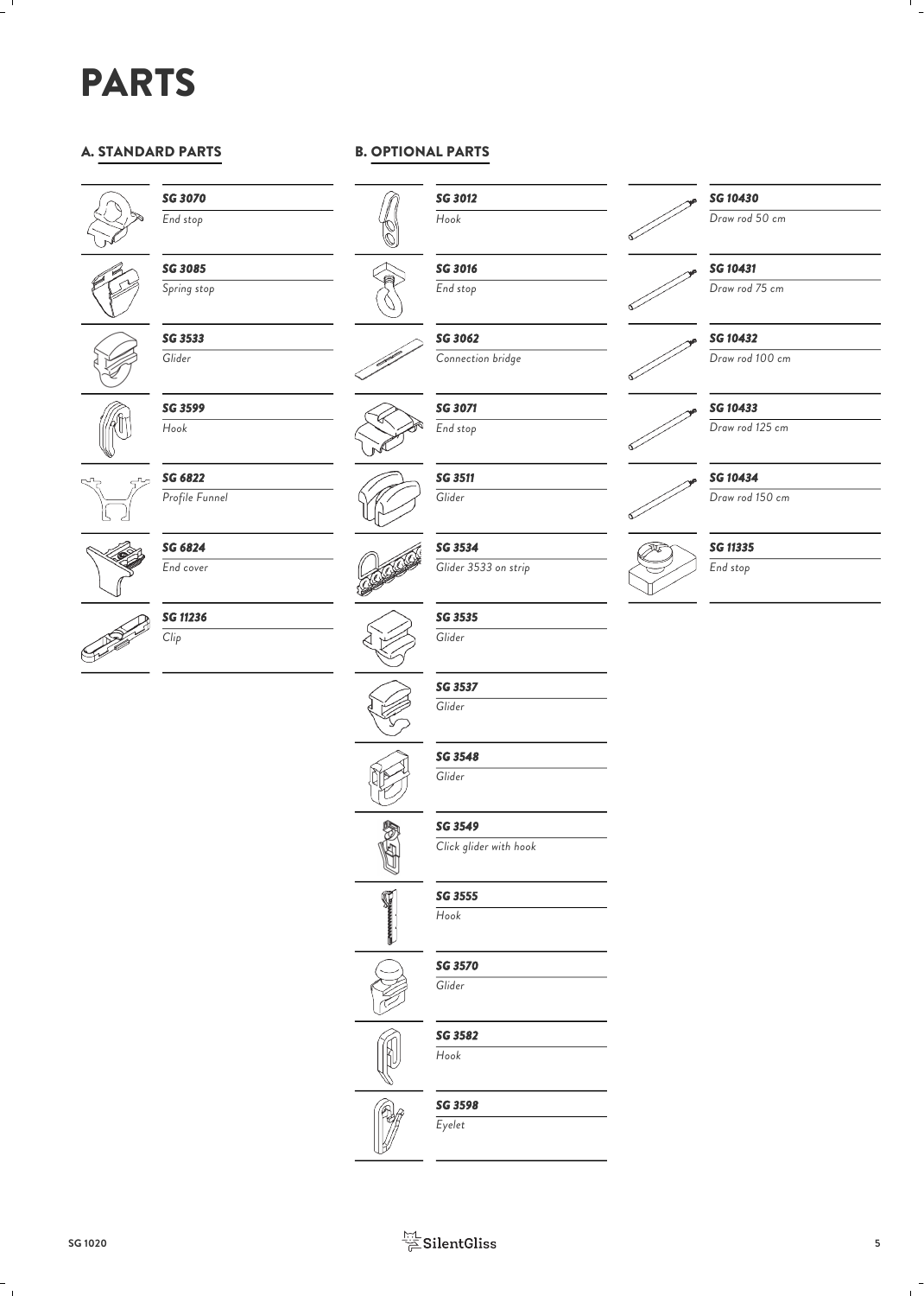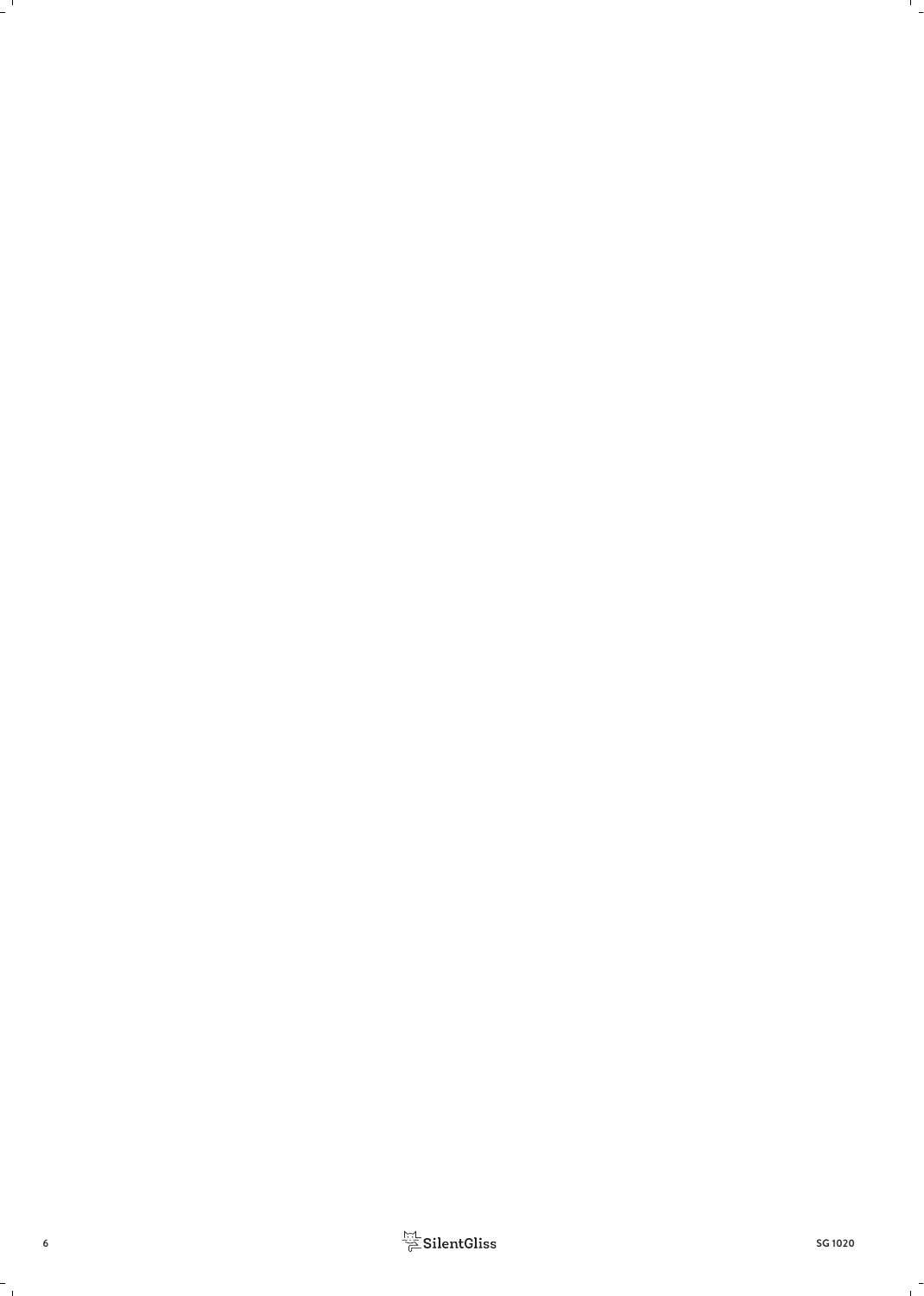

 $\overline{7}$